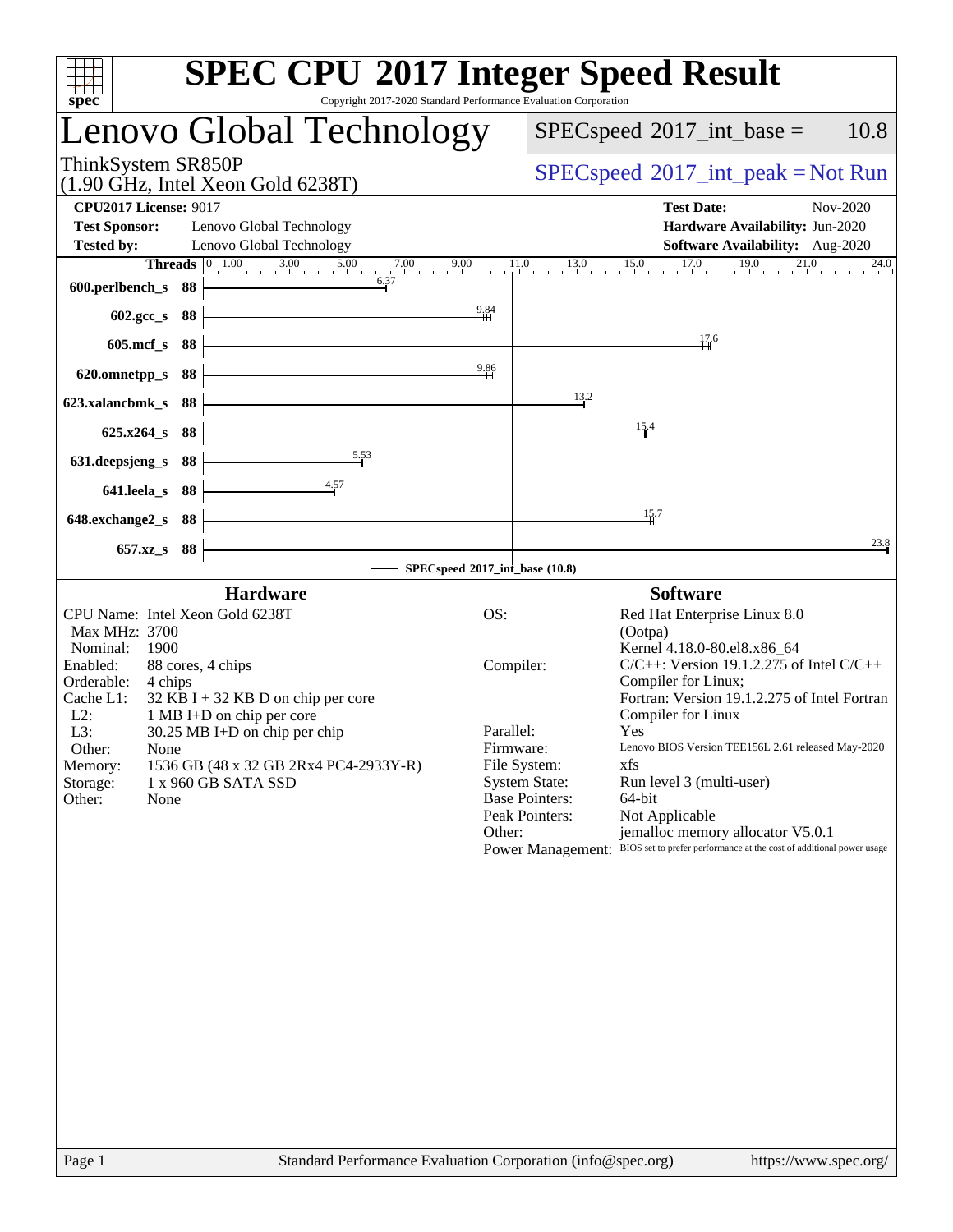

### Lenovo Global Technology

(1.90 GHz, Intel Xeon Gold 6238T)

 $SPEC speed^{\circ}2017\_int\_peak = Not Run$  $SPECspeed^{\circledcirc}2017\_int\_base = 10.8$  $SPECspeed^{\circledcirc}2017\_int\_base = 10.8$ 

**[Test Sponsor:](http://www.spec.org/auto/cpu2017/Docs/result-fields.html#TestSponsor)** Lenovo Global Technology **[Hardware Availability:](http://www.spec.org/auto/cpu2017/Docs/result-fields.html#HardwareAvailability)** Jun-2020 **[Tested by:](http://www.spec.org/auto/cpu2017/Docs/result-fields.html#Testedby)** Lenovo Global Technology **[Software Availability:](http://www.spec.org/auto/cpu2017/Docs/result-fields.html#SoftwareAvailability)** Aug-2020

**[CPU2017 License:](http://www.spec.org/auto/cpu2017/Docs/result-fields.html#CPU2017License)** 9017 **[Test Date:](http://www.spec.org/auto/cpu2017/Docs/result-fields.html#TestDate)** Nov-2020

#### **[Results Table](http://www.spec.org/auto/cpu2017/Docs/result-fields.html#ResultsTable)**

|                                     | <b>Base</b>    |                |       |                | <b>Peak</b> |                |       |                |                |              |                |              |                |              |
|-------------------------------------|----------------|----------------|-------|----------------|-------------|----------------|-------|----------------|----------------|--------------|----------------|--------------|----------------|--------------|
| <b>Benchmark</b>                    | <b>Threads</b> | <b>Seconds</b> | Ratio | <b>Seconds</b> | Ratio       | <b>Seconds</b> | Ratio | <b>Threads</b> | <b>Seconds</b> | <b>Ratio</b> | <b>Seconds</b> | <b>Ratio</b> | <b>Seconds</b> | <b>Ratio</b> |
| $600.$ perlbench $\mathsf{S}$       | 88             | 279            | 6.37  | 279            | 6.35        | 279            | 6.37  |                |                |              |                |              |                |              |
| $602.\text{gcc}\_\text{s}$          | 88             | 404            | 9.84  | 409            | 9.74        | 398            | 10.0  |                |                |              |                |              |                |              |
| $605$ .mcf s                        | 88             | 272            | 17.4  | 267            | 17.6        | 268            | 17.6  |                |                |              |                |              |                |              |
| 620.omnetpp_s                       | 88             | 166            | 9.82  | 165            | 9.86        | 162            | 10.1  |                |                |              |                |              |                |              |
| 623.xalancbmk s                     | 88             | 107            | 13.3  | <b>107</b>     | 13.2        | 107            | 13.2  |                |                |              |                |              |                |              |
| $625.x264$ s                        | 88             | 115            | 15.3  | 114            | 15.4        | 115            | 15.4  |                |                |              |                |              |                |              |
| 631.deepsjeng_s                     | 88             | 260            | 5.52  | 259            | 5.53        | 259            | 5.53  |                |                |              |                |              |                |              |
| 641.leela s                         | 88             | 373            | 4.57  | 373            | 4.58        | 373            | 4.57  |                |                |              |                |              |                |              |
| 648.exchange2_s                     | 88             | 189            | 15.5  | 188            | 15.7        | 188            | 15.7  |                |                |              |                |              |                |              |
| $657.xz$ <sub>_S</sub>              | 88             | 260            | 23.8  | 259            | 23.9        | 260            | 23.8  |                |                |              |                |              |                |              |
| $SPECspeed*2017$ int base =<br>10.8 |                |                |       |                |             |                |       |                |                |              |                |              |                |              |

**[SPECspeed](http://www.spec.org/auto/cpu2017/Docs/result-fields.html#SPECspeed2017intpeak)[2017\\_int\\_peak =](http://www.spec.org/auto/cpu2017/Docs/result-fields.html#SPECspeed2017intpeak) Not Run**

Results appear in the [order in which they were run.](http://www.spec.org/auto/cpu2017/Docs/result-fields.html#RunOrder) Bold underlined text [indicates a median measurement.](http://www.spec.org/auto/cpu2017/Docs/result-fields.html#Median)

#### **[Operating System Notes](http://www.spec.org/auto/cpu2017/Docs/result-fields.html#OperatingSystemNotes)**

Stack size set to unlimited using "ulimit -s unlimited"

### **[Environment Variables Notes](http://www.spec.org/auto/cpu2017/Docs/result-fields.html#EnvironmentVariablesNotes)**

```
Environment variables set by runcpu before the start of the run:
KMP_AFFINITY = "granularity=fine,scatter"
LD_LIBRARY_PATH =
      "/home/cpu2017-1.1.0-ic19.1u2/lib/intel64:/home/cpu2017-1.1.0-ic19.1u2/j
      e5.0.1-64"
MALLOC_CONF = "retain:true"
OMP_STACKSIZE = "192M"
```
#### **[General Notes](http://www.spec.org/auto/cpu2017/Docs/result-fields.html#GeneralNotes)**

 Binaries compiled on a system with 1x Intel Core i9-7980XE CPU + 64GB RAM memory using Redhat Enterprise Linux 8.0 Transparent Huge Pages enabled by default Prior to runcpu invocation Filesystem page cache synced and cleared with: sync; echo 3> /proc/sys/vm/drop\_caches NA: The test sponsor attests, as of date of publication, that CVE-2017-5754 (Meltdown) is mitigated in the system as tested and documented. Yes: The test sponsor attests, as of date of publication, that CVE-2017-5753 (Spectre variant 1) is mitigated in the system as tested and documented. Yes: The test sponsor attests, as of date of publication, that CVE-2017-5715 (Spectre variant 2) is mitigated in the system as tested and documented.

**(Continued on next page)**

| Page 2 | Standard Performance Evaluation Corporation (info@spec.org) | https://www.spec.org/ |
|--------|-------------------------------------------------------------|-----------------------|
|--------|-------------------------------------------------------------|-----------------------|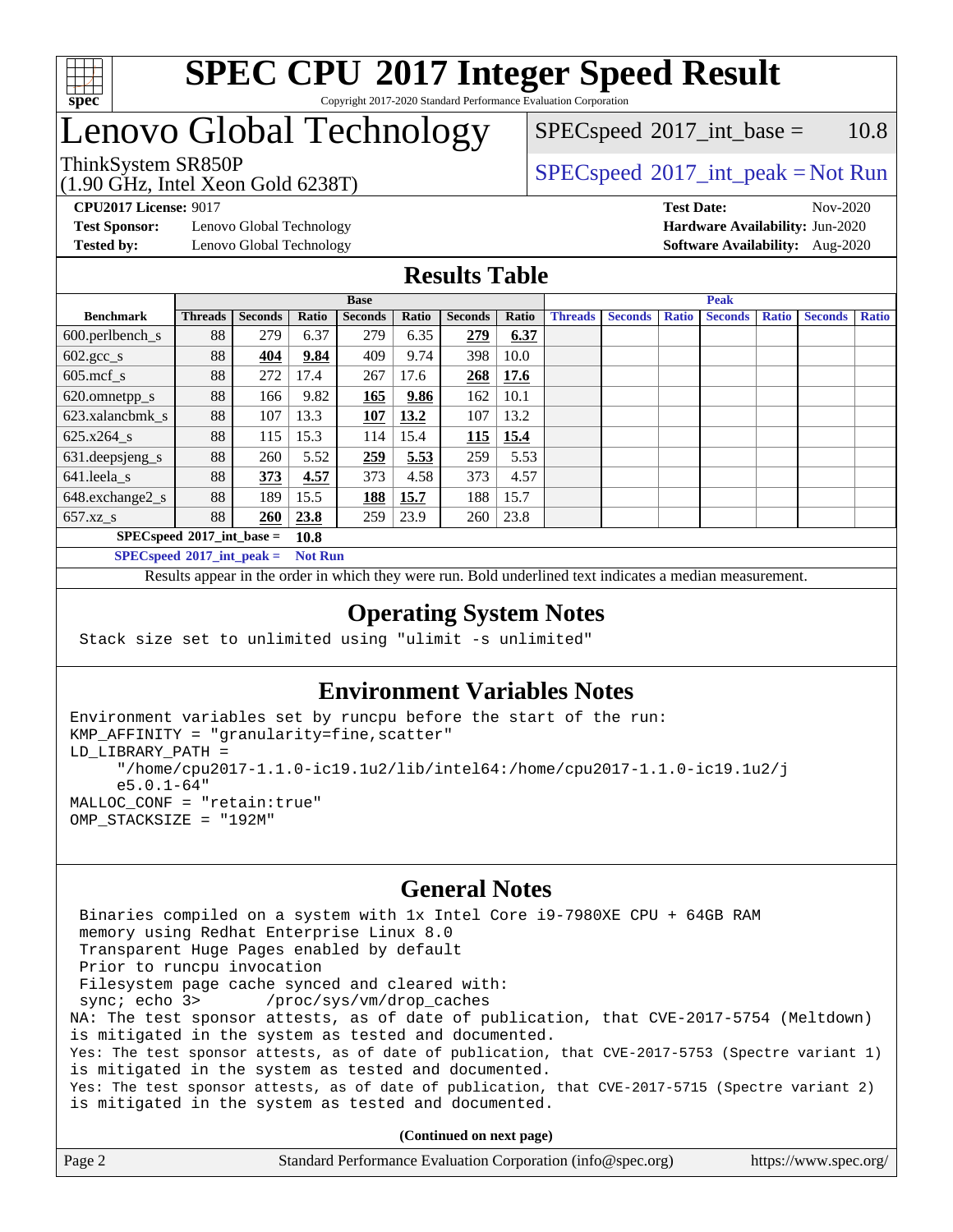

### Lenovo Global Technology

 $SPECspeed^{\circledcirc}2017\_int\_base = 10.8$  $SPECspeed^{\circledcirc}2017\_int\_base = 10.8$ 

(1.90 GHz, Intel Xeon Gold 6238T)

ThinkSystem SR850P<br>(1.00 CHz, Intel Year Gald 6228T) [SPECspeed](http://www.spec.org/auto/cpu2017/Docs/result-fields.html#SPECspeed2017intpeak)<sup>®</sup>[2017\\_int\\_peak = N](http://www.spec.org/auto/cpu2017/Docs/result-fields.html#SPECspeed2017intpeak)ot Run

**[CPU2017 License:](http://www.spec.org/auto/cpu2017/Docs/result-fields.html#CPU2017License)** 9017 **[Test Date:](http://www.spec.org/auto/cpu2017/Docs/result-fields.html#TestDate)** Nov-2020

**[Test Sponsor:](http://www.spec.org/auto/cpu2017/Docs/result-fields.html#TestSponsor)** Lenovo Global Technology **[Hardware Availability:](http://www.spec.org/auto/cpu2017/Docs/result-fields.html#HardwareAvailability)** Jun-2020 **[Tested by:](http://www.spec.org/auto/cpu2017/Docs/result-fields.html#Testedby)** Lenovo Global Technology **[Software Availability:](http://www.spec.org/auto/cpu2017/Docs/result-fields.html#SoftwareAvailability)** Aug-2020

#### **[General Notes \(Continued\)](http://www.spec.org/auto/cpu2017/Docs/result-fields.html#GeneralNotes)**

Page 3 Standard Performance Evaluation Corporation [\(info@spec.org\)](mailto:info@spec.org) <https://www.spec.org/> jemalloc, a general purpose malloc implementation built with the RedHat Enterprise 7.5, and the system compiler gcc 4.8.5 sources available from jemalloc.net or <https://github.com/jemalloc/jemalloc/releases> **[Platform Notes](http://www.spec.org/auto/cpu2017/Docs/result-fields.html#PlatformNotes)** BIOS configuration: Choose Operating Mode set to Maximum Performance and then set it to Custom Mode MONITOR/MWAIT set to Enable Hyper-Threading set to Disable DCU Streamer Prefetcher set to Disable Patrol Scrub set to Disable LLC dead line alloc set to Disable Sysinfo program /home/cpu2017-1.1.0-ic19.1u2/bin/sysinfo Rev: r6365 of 2019-08-21 295195f888a3d7edb1e6e46a485a0011 running on localhost.localdomain Wed Nov 11 22:36:11 2020 SUT (System Under Test) info as seen by some common utilities. For more information on this section, see <https://www.spec.org/cpu2017/Docs/config.html#sysinfo> From /proc/cpuinfo model name : Intel(R) Xeon(R) Gold 6238T CPU @ 1.90GHz 4 "physical id"s (chips) 88 "processors" cores, siblings (Caution: counting these is hw and system dependent. The following excerpts from /proc/cpuinfo might not be reliable. Use with caution.) cpu cores : 22 siblings : 22 physical 0: cores 0 1 2 3 4 5 8 9 10 11 12 16 17 18 19 20 21 24 25 26 27 28 physical 1: cores 0 1 2 3 4 5 8 9 10 11 12 16 17 18 19 20 21 24 25 26 27 28 physical 2: cores 0 1 2 3 4 5 8 9 10 11 12 16 17 18 19 20 21 24 25 26 27 28 physical 3: cores 0 1 2 3 4 5 8 9 10 11 12 16 17 18 19 20 21 24 25 26 27 28 From lscpu: Architecture: x86\_64 CPU op-mode(s): 32-bit, 64-bit Byte Order: Little Endian  $CPU(s):$  88 On-line CPU(s) list: 0-87 Thread(s) per core: 1 Core(s) per socket: 22 Socket(s): 4 NUMA node(s): 4 Vendor ID: GenuineIntel **(Continued on next page)**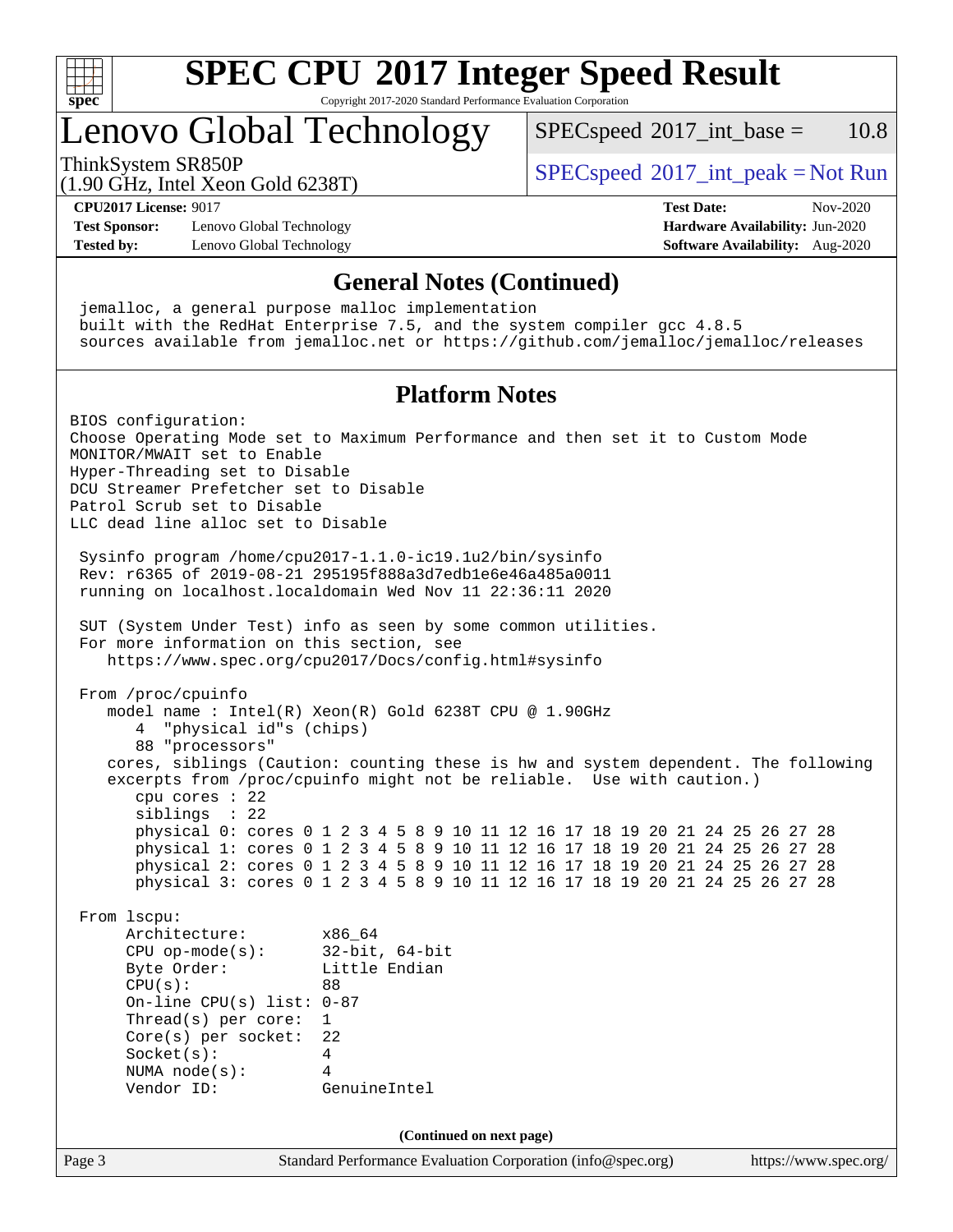

## **[SPEC CPU](http://www.spec.org/auto/cpu2017/Docs/result-fields.html#SPECCPU2017IntegerSpeedResult)[2017 Integer Speed Result](http://www.spec.org/auto/cpu2017/Docs/result-fields.html#SPECCPU2017IntegerSpeedResult)**

Copyright 2017-2020 Standard Performance Evaluation Corporation

### Lenovo Global Technology

 $SPECspeed^{\circledcirc}2017\_int\_base = 10.8$  $SPECspeed^{\circledcirc}2017\_int\_base = 10.8$ 

(1.90 GHz, Intel Xeon Gold 6238T)

ThinkSystem SR850P<br>(1.00 GHz, Intel Year Gald 6238T) [SPECspeed](http://www.spec.org/auto/cpu2017/Docs/result-fields.html#SPECspeed2017intpeak)<sup>®</sup>[2017\\_int\\_peak = N](http://www.spec.org/auto/cpu2017/Docs/result-fields.html#SPECspeed2017intpeak)ot Run

**[CPU2017 License:](http://www.spec.org/auto/cpu2017/Docs/result-fields.html#CPU2017License)** 9017 **[Test Date:](http://www.spec.org/auto/cpu2017/Docs/result-fields.html#TestDate)** Nov-2020

**[Test Sponsor:](http://www.spec.org/auto/cpu2017/Docs/result-fields.html#TestSponsor)** Lenovo Global Technology **[Hardware Availability:](http://www.spec.org/auto/cpu2017/Docs/result-fields.html#HardwareAvailability)** Jun-2020 **[Tested by:](http://www.spec.org/auto/cpu2017/Docs/result-fields.html#Testedby)** Lenovo Global Technology **[Software Availability:](http://www.spec.org/auto/cpu2017/Docs/result-fields.html#SoftwareAvailability)** Aug-2020

#### **[Platform Notes \(Continued\)](http://www.spec.org/auto/cpu2017/Docs/result-fields.html#PlatformNotes)**

| CPU family:                | 6                                                                                    |
|----------------------------|--------------------------------------------------------------------------------------|
| Model:                     | 85                                                                                   |
| Model name:                | $Intel(R) Xeon(R) Gold 6238T CPU @ 1.90GHz$                                          |
| Stepping:                  | 6                                                                                    |
| CPU MHz:                   | 839.929                                                                              |
| $CPU$ max $MHz$ :          | 3700.0000                                                                            |
| CPU min MHz:               | 800.0000                                                                             |
| BogoMIPS:                  | 3800.00                                                                              |
| Virtualization:            | VT-x                                                                                 |
| L1d cache:                 | 32K                                                                                  |
| Lli cache:                 | 32K                                                                                  |
| $L2$ cache:                | 1024K                                                                                |
| L3 cache:                  | 30976K                                                                               |
| NUMA node0 CPU(s):         | $0 - 21$                                                                             |
| NUMA $node1$ $CPU(s):$     | $22 - 43$                                                                            |
| NUMA $node2$ $CPU(s):$     | $44 - 65$                                                                            |
| NUMA $node3$ $CPU(s):$     | $66 - 87$                                                                            |
| Flaqs:                     | fpu vme de pse tsc msr pae mce cx8 apic sep mtrr pge mca cmov                        |
|                            | pat pse36 clflush dts acpi mmx fxsr sse sse2 ss ht tm pbe syscall nx pdpelgb rdtscp  |
|                            | lm constant_tsc art arch_perfmon pebs bts rep_good nopl xtopology nonstop_tsc cpuid  |
|                            | aperfmperf pni pclmulqdq dtes64 monitor ds_cpl vmx smx est tm2 ssse3 sdbg fma cx16   |
|                            | xtpr pdcm pcid dca sse4_1 sse4_2 x2apic movbe popcnt tsc_deadline_timer aes xsave    |
|                            | avx f16c rdrand lahf_lm abm 3dnowprefetch cpuid_fault epb cat_13 cdp_13              |
|                            | invpcid_single intel_ppin ssbd mba ibrs ibpb stibp ibrs_enhanced tpr_shadow vnmi     |
|                            | flexpriority ept vpid fsgsbase tsc_adjust bmil hle avx2 smep bmi2 erms invpcid rtm   |
|                            | cqm mpx rdt_a avx512f avx512dq rdseed adx smap clflushopt clwb intel_pt avx512cd     |
|                            | avx512bw avx512vl xsaveopt xsavec xgetbvl xsaves cqm_llc cqm_occup_llc cqm_mbm_total |
|                            | cqm_mbm_local dtherm ida arat pln pts pku ospke avx512_vnni flush_l1d                |
| arch_capabilities          |                                                                                      |
|                            |                                                                                      |
| /proc/cpuinfo cache data   |                                                                                      |
| cache size $: 30976$ KB    |                                                                                      |
|                            |                                                                                      |
|                            | From numactl --hardware WARNING: a numactl 'node' might or might not correspond to a |
| physical chip.             |                                                                                      |
| $available: 4 nodes (0-3)$ |                                                                                      |
|                            | node 0 cpus: 0 1 2 3 4 5 6 7 8 9 10 11 12 13 14 15 16 17 18 19 20 21                 |
| node 0 size: 386684 MB     |                                                                                      |
|                            |                                                                                      |
| node 0 free: 386196 MB     |                                                                                      |
|                            | node 1 cpus: 22 23 24 25 26 27 28 29 30 31 32 33 34 35 36 37 38 39 40 41 42 43       |
| node 1 size: 387067 MB     |                                                                                      |
| node 1 free: 385997 MB     |                                                                                      |
|                            | node 2 cpus: 44 45 46 47 48 49 50 51 52 53 54 55 56 57 58 59 60 61 62 63 64 65       |
| node 2 size: 387042 MB     |                                                                                      |
| node 2 free: 381313 MB     |                                                                                      |
|                            | node 3 cpus: 66 67 68 69 70 71 72 73 74 75 76 77 78 79 80 81 82 83 84 85 86 87       |
| node 3 size: 387066 MB     |                                                                                      |

**(Continued on next page)**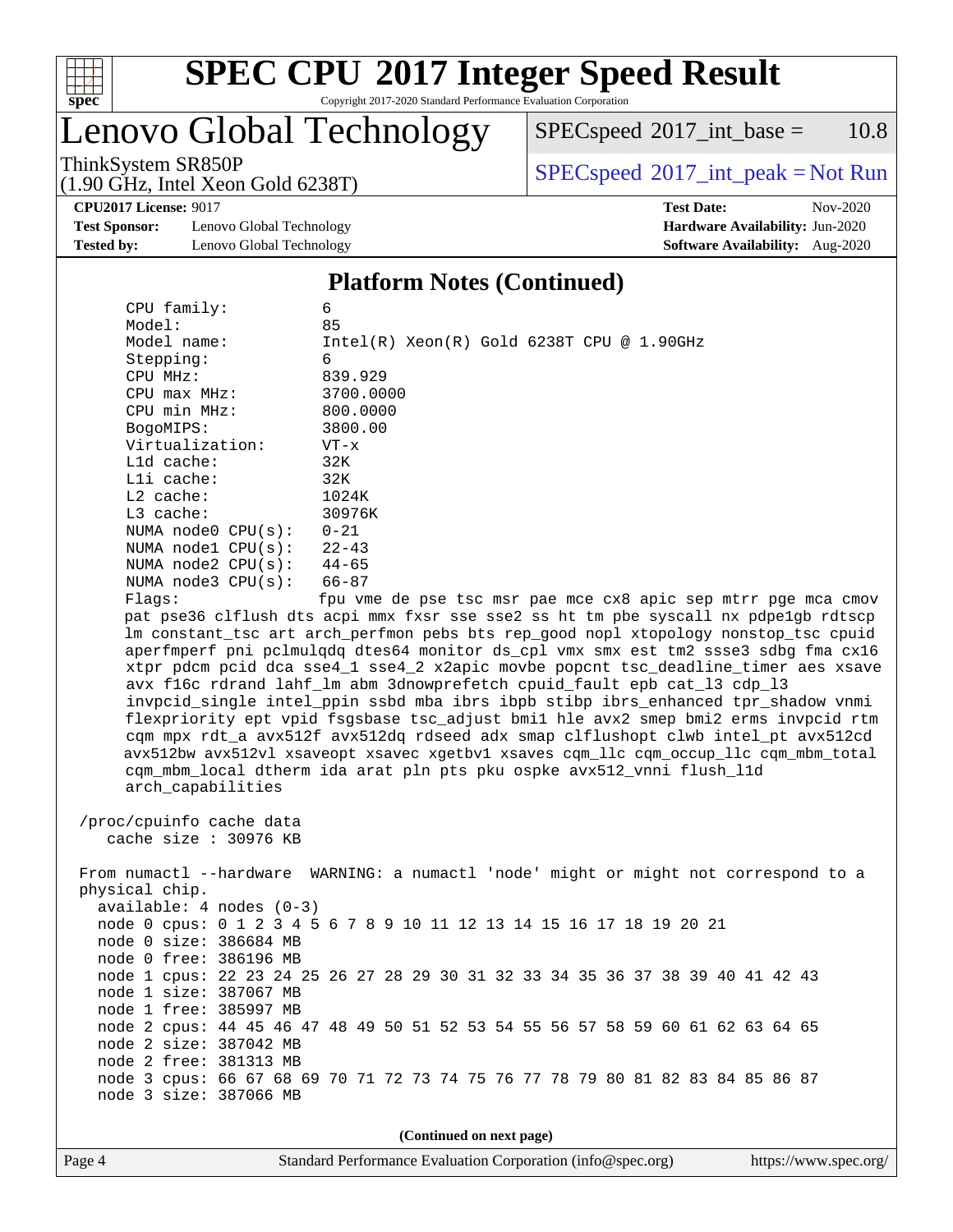

## **[SPEC CPU](http://www.spec.org/auto/cpu2017/Docs/result-fields.html#SPECCPU2017IntegerSpeedResult)[2017 Integer Speed Result](http://www.spec.org/auto/cpu2017/Docs/result-fields.html#SPECCPU2017IntegerSpeedResult)**

Copyright 2017-2020 Standard Performance Evaluation Corporation

### Lenovo Global Technology

 $SPECspeed^{\circ}2017\_int\_base = 10.8$  $SPECspeed^{\circ}2017\_int\_base = 10.8$ 

(1.90 GHz, Intel Xeon Gold 6238T)

ThinkSystem SR850P<br>(1.00 CHz, Intel Year Gald 6228T) [SPECspeed](http://www.spec.org/auto/cpu2017/Docs/result-fields.html#SPECspeed2017intpeak)<sup>®</sup>[2017\\_int\\_peak = N](http://www.spec.org/auto/cpu2017/Docs/result-fields.html#SPECspeed2017intpeak)ot Run

**[Test Sponsor:](http://www.spec.org/auto/cpu2017/Docs/result-fields.html#TestSponsor)** Lenovo Global Technology **[Hardware Availability:](http://www.spec.org/auto/cpu2017/Docs/result-fields.html#HardwareAvailability)** Jun-2020 **[Tested by:](http://www.spec.org/auto/cpu2017/Docs/result-fields.html#Testedby)** Lenovo Global Technology **[Software Availability:](http://www.spec.org/auto/cpu2017/Docs/result-fields.html#SoftwareAvailability)** Aug-2020

**[CPU2017 License:](http://www.spec.org/auto/cpu2017/Docs/result-fields.html#CPU2017License)** 9017 **[Test Date:](http://www.spec.org/auto/cpu2017/Docs/result-fields.html#TestDate)** Nov-2020

#### **[Platform Notes \(Continued\)](http://www.spec.org/auto/cpu2017/Docs/result-fields.html#PlatformNotes)**

Page 5 Standard Performance Evaluation Corporation [\(info@spec.org\)](mailto:info@spec.org) <https://www.spec.org/> node 3 free: 382928 MB node distances: node 0 1 2 3 0: 10 21 21 21 1: 21 10 21 21 2: 21 21 10 21 3: 21 21 21 10 From /proc/meminfo MemTotal: 1585010152 kB HugePages\_Total: 0 Hugepagesize: 2048 kB From /etc/\*release\* /etc/\*version\* os-release: NAME="Red Hat Enterprise Linux" VERSION="8.0 (Ootpa)" ID="rhel" ID\_LIKE="fedora" VERSION\_ID="8.0" PLATFORM\_ID="platform:el8" PRETTY\_NAME="Red Hat Enterprise Linux 8.0 (Ootpa)" ANSI\_COLOR="0;31" redhat-release: Red Hat Enterprise Linux release 8.0 (Ootpa) system-release: Red Hat Enterprise Linux release 8.0 (Ootpa) system-release-cpe: cpe:/o:redhat:enterprise\_linux:8.0:ga uname -a: Linux localhost.localdomain 4.18.0-80.el8.x86\_64 #1 SMP Wed Mar 13 12:02:46 UTC 2019 x86\_64 x86\_64 x86\_64 GNU/Linux Kernel self-reported vulnerability status: CVE-2018-3620 (L1 Terminal Fault): Not affected Microarchitectural Data Sampling: No status reported CVE-2017-5754 (Meltdown): Not affected CVE-2018-3639 (Speculative Store Bypass): Mitigation: Speculative Store Bypass disabled via prctl and seccomp CVE-2017-5753 (Spectre variant 1): Mitigation: \_\_user pointer sanitization CVE-2017-5715 (Spectre variant 2): Mitigation: Enhanced IBRS, IBPB: conditional, RSB filling run-level 3 Nov 11 22:30 SPEC is set to: /home/cpu2017-1.1.0-ic19.1u2 Filesystem Type Size Used Avail Use% Mounted on /dev/sda4 xfs 839G 65G 774G 8% /home **(Continued on next page)**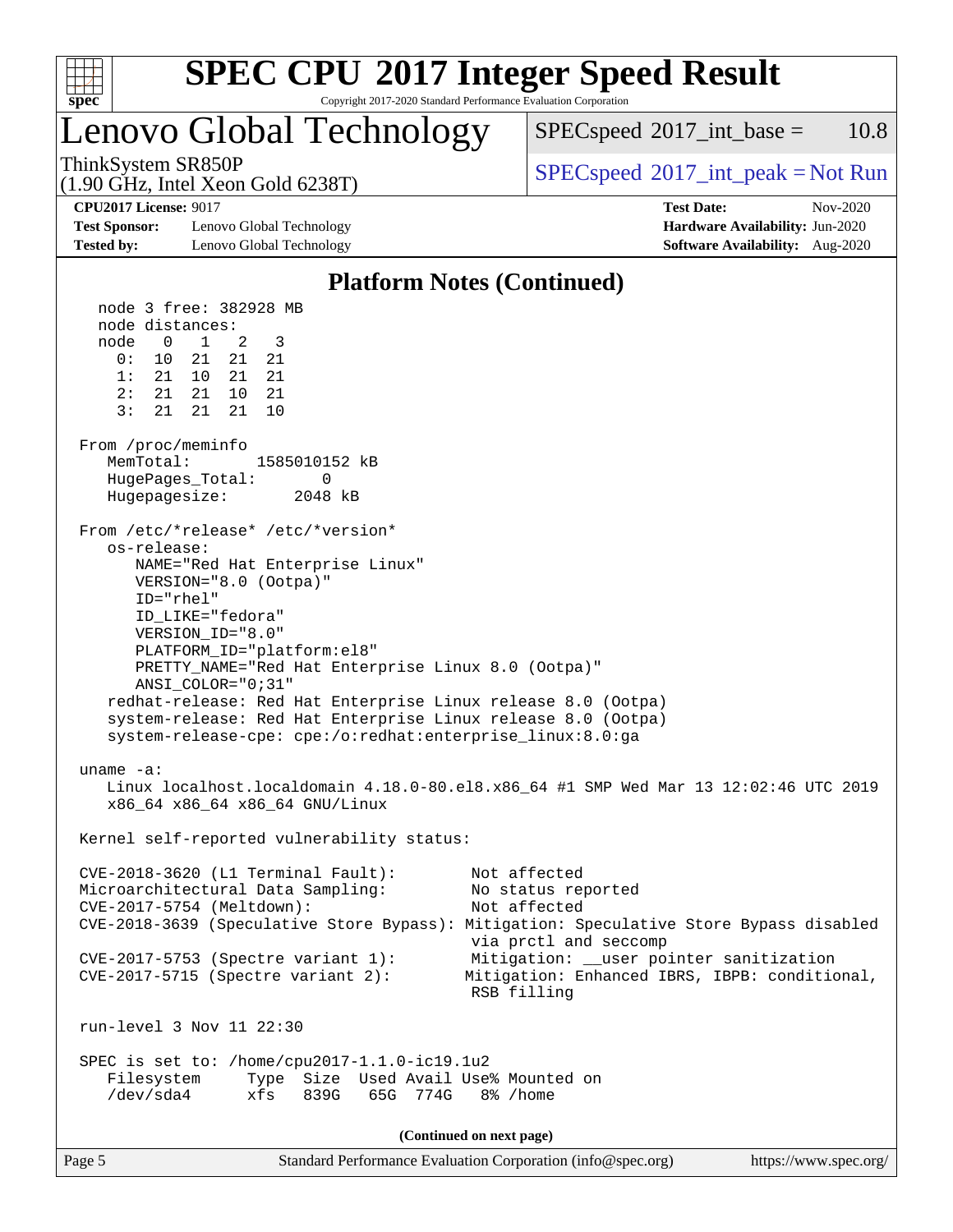

## **[SPEC CPU](http://www.spec.org/auto/cpu2017/Docs/result-fields.html#SPECCPU2017IntegerSpeedResult)[2017 Integer Speed Result](http://www.spec.org/auto/cpu2017/Docs/result-fields.html#SPECCPU2017IntegerSpeedResult)**

Copyright 2017-2020 Standard Performance Evaluation Corporation

Lenovo Global Technology

 $SPECspeed^{\circ}2017\_int\_base = 10.8$  $SPECspeed^{\circ}2017\_int\_base = 10.8$ 

(1.90 GHz, Intel Xeon Gold 6238T)

ThinkSystem SR850P<br>(1.00 CHz, Intel Year Gald 6228T) [SPECspeed](http://www.spec.org/auto/cpu2017/Docs/result-fields.html#SPECspeed2017intpeak)®[2017\\_int\\_peak = N](http://www.spec.org/auto/cpu2017/Docs/result-fields.html#SPECspeed2017intpeak)ot Run

**[Test Sponsor:](http://www.spec.org/auto/cpu2017/Docs/result-fields.html#TestSponsor)** Lenovo Global Technology **[Hardware Availability:](http://www.spec.org/auto/cpu2017/Docs/result-fields.html#HardwareAvailability)** Jun-2020 **[Tested by:](http://www.spec.org/auto/cpu2017/Docs/result-fields.html#Testedby)** Lenovo Global Technology **[Software Availability:](http://www.spec.org/auto/cpu2017/Docs/result-fields.html#SoftwareAvailability)** Aug-2020

**[CPU2017 License:](http://www.spec.org/auto/cpu2017/Docs/result-fields.html#CPU2017License)** 9017 **[Test Date:](http://www.spec.org/auto/cpu2017/Docs/result-fields.html#TestDate)** Nov-2020

#### **[Platform Notes \(Continued\)](http://www.spec.org/auto/cpu2017/Docs/result-fields.html#PlatformNotes)**

 From /sys/devices/virtual/dmi/id BIOS: Lenovo -[TEE156L-2.61]- 05/20/2020 Vendor: Lenovo Product: ThinkSystem SR850P -[7D2HCTO1WW]- Product Family: ThinkSystem Serial: 1234567890

 Additional information from dmidecode follows. WARNING: Use caution when you interpret this section. The 'dmidecode' program reads system data which is "intended to allow hardware to be accurately determined", but the intent may not be met, as there are frequent changes to hardware, firmware, and the "DMTF SMBIOS" standard.

Memory:

48x Samsung M393A4K40CB2-CVF 32 GB 2 rank 2933

(End of data from sysinfo program)

#### **[Compiler Version Notes](http://www.spec.org/auto/cpu2017/Docs/result-fields.html#CompilerVersionNotes)** ============================================================================== C | 600.perlbench\_s(base) 602.gcc\_s(base) 605.mcf\_s(base) | 625.x264  $s(base)$  657.xz  $s(base)$ ------------------------------------------------------------------------------ Intel(R) C Compiler for applications running on  $Intel(R) 64$ , Version 19.1.2.275 Build 20200604 Copyright (C) 1985-2020 Intel Corporation. All rights reserved. ------------------------------------------------------------------------------ ============================================================================== C++ | 620.omnetpp\_s(base) 623.xalancbmk\_s(base) 631.deepsjeng\_s(base) | 641.leela\_s(base) ------------------------------------------------------------------------------ Intel(R) C++ Compiler for applications running on Intel(R) 64, Version 19.1.2.275 Build 20200604 Copyright (C) 1985-2020 Intel Corporation. All rights reserved. ------------------------------------------------------------------------------ ============================================================================== Fortran | 648.exchange2\_s(base) ------------------------------------------------------------------------------ Intel(R) Fortran Intel(R) 64 Compiler for applications running on Intel(R) 64, Version 19.1.2.275 Build 20200623 Copyright (C) 1985-2020 Intel Corporation. All rights reserved. ------------------------------------------------------------------------------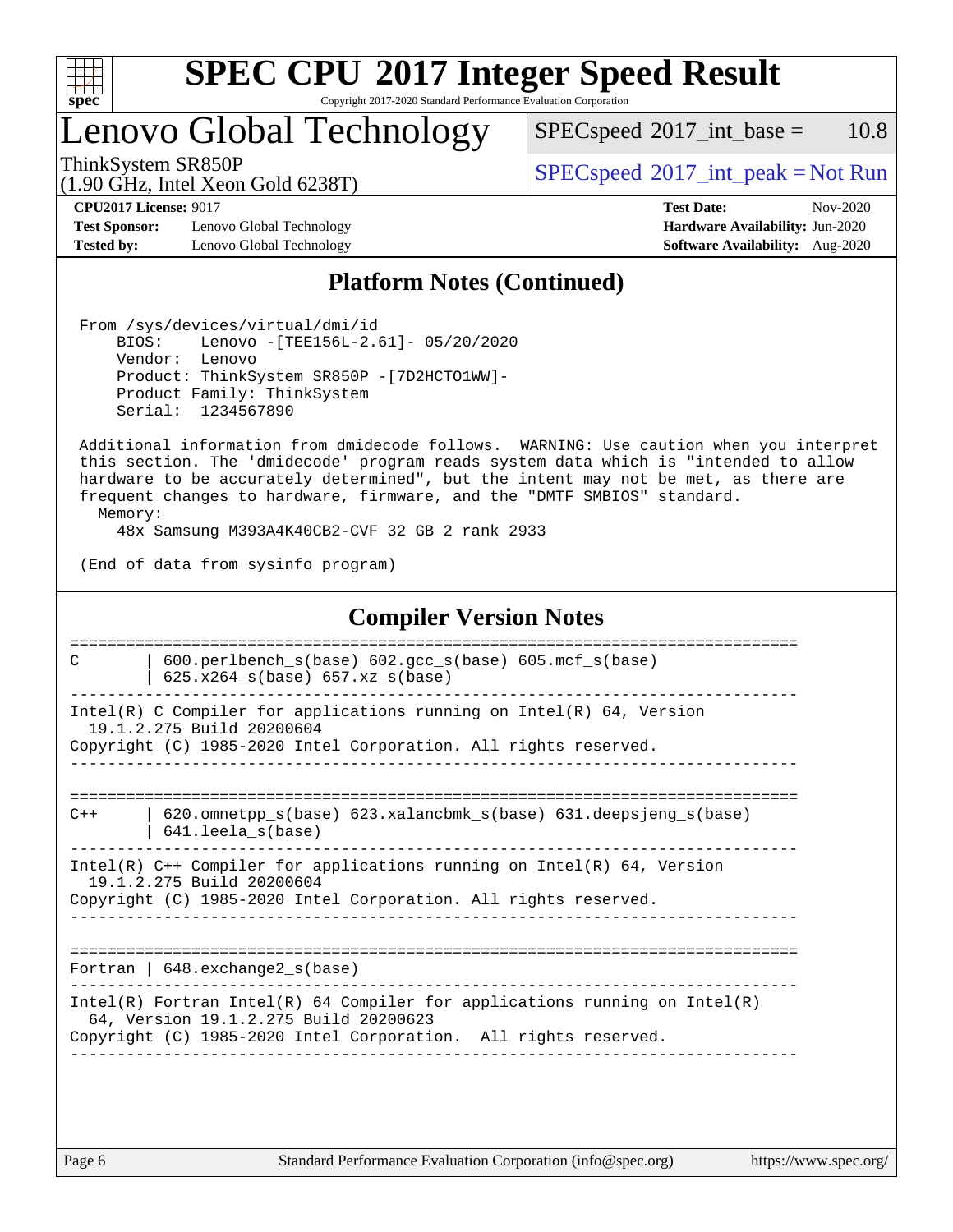

### Lenovo Global Technology

 $SPEC speed^{\circ}2017\_int\_base = 10.8$ 

ThinkSystem SR850P<br>(1.00 CHz, Intel Year Gald 6229T) [SPECspeed](http://www.spec.org/auto/cpu2017/Docs/result-fields.html#SPECspeed2017intpeak)<sup>®</sup>[2017\\_int\\_peak = N](http://www.spec.org/auto/cpu2017/Docs/result-fields.html#SPECspeed2017intpeak)ot Run

### (1.90 GHz, Intel Xeon Gold 6238T)

**[Test Sponsor:](http://www.spec.org/auto/cpu2017/Docs/result-fields.html#TestSponsor)** Lenovo Global Technology **[Hardware Availability:](http://www.spec.org/auto/cpu2017/Docs/result-fields.html#HardwareAvailability)** Jun-2020 **[Tested by:](http://www.spec.org/auto/cpu2017/Docs/result-fields.html#Testedby)** Lenovo Global Technology **[Software Availability:](http://www.spec.org/auto/cpu2017/Docs/result-fields.html#SoftwareAvailability)** Aug-2020

**[CPU2017 License:](http://www.spec.org/auto/cpu2017/Docs/result-fields.html#CPU2017License)** 9017 **[Test Date:](http://www.spec.org/auto/cpu2017/Docs/result-fields.html#TestDate)** Nov-2020

### **[Base Compiler Invocation](http://www.spec.org/auto/cpu2017/Docs/result-fields.html#BaseCompilerInvocation)**

[C benchmarks:](http://www.spec.org/auto/cpu2017/Docs/result-fields.html#Cbenchmarks)

[icc](http://www.spec.org/cpu2017/results/res2020q4/cpu2017-20201123-24460.flags.html#user_CCbase_intel_icc_66fc1ee009f7361af1fbd72ca7dcefbb700085f36577c54f309893dd4ec40d12360134090235512931783d35fd58c0460139e722d5067c5574d8eaf2b3e37e92)

[C++ benchmarks](http://www.spec.org/auto/cpu2017/Docs/result-fields.html#CXXbenchmarks): [icpc](http://www.spec.org/cpu2017/results/res2020q4/cpu2017-20201123-24460.flags.html#user_CXXbase_intel_icpc_c510b6838c7f56d33e37e94d029a35b4a7bccf4766a728ee175e80a419847e808290a9b78be685c44ab727ea267ec2f070ec5dc83b407c0218cded6866a35d07)

[Fortran benchmarks:](http://www.spec.org/auto/cpu2017/Docs/result-fields.html#Fortranbenchmarks) [ifort](http://www.spec.org/cpu2017/results/res2020q4/cpu2017-20201123-24460.flags.html#user_FCbase_intel_ifort_8111460550e3ca792625aed983ce982f94888b8b503583aa7ba2b8303487b4d8a21a13e7191a45c5fd58ff318f48f9492884d4413fa793fd88dd292cad7027ca)

### **[Base Portability Flags](http://www.spec.org/auto/cpu2017/Docs/result-fields.html#BasePortabilityFlags)**

 600.perlbench\_s: [-DSPEC\\_LP64](http://www.spec.org/cpu2017/results/res2020q4/cpu2017-20201123-24460.flags.html#b600.perlbench_s_basePORTABILITY_DSPEC_LP64) [-DSPEC\\_LINUX\\_X64](http://www.spec.org/cpu2017/results/res2020q4/cpu2017-20201123-24460.flags.html#b600.perlbench_s_baseCPORTABILITY_DSPEC_LINUX_X64) 602.gcc\_s: [-DSPEC\\_LP64](http://www.spec.org/cpu2017/results/res2020q4/cpu2017-20201123-24460.flags.html#suite_basePORTABILITY602_gcc_s_DSPEC_LP64) 605.mcf\_s: [-DSPEC\\_LP64](http://www.spec.org/cpu2017/results/res2020q4/cpu2017-20201123-24460.flags.html#suite_basePORTABILITY605_mcf_s_DSPEC_LP64) 620.omnetpp\_s: [-DSPEC\\_LP64](http://www.spec.org/cpu2017/results/res2020q4/cpu2017-20201123-24460.flags.html#suite_basePORTABILITY620_omnetpp_s_DSPEC_LP64) 623.xalancbmk\_s: [-DSPEC\\_LP64](http://www.spec.org/cpu2017/results/res2020q4/cpu2017-20201123-24460.flags.html#suite_basePORTABILITY623_xalancbmk_s_DSPEC_LP64) [-DSPEC\\_LINUX](http://www.spec.org/cpu2017/results/res2020q4/cpu2017-20201123-24460.flags.html#b623.xalancbmk_s_baseCXXPORTABILITY_DSPEC_LINUX) 625.x264\_s: [-DSPEC\\_LP64](http://www.spec.org/cpu2017/results/res2020q4/cpu2017-20201123-24460.flags.html#suite_basePORTABILITY625_x264_s_DSPEC_LP64) 631.deepsjeng\_s: [-DSPEC\\_LP64](http://www.spec.org/cpu2017/results/res2020q4/cpu2017-20201123-24460.flags.html#suite_basePORTABILITY631_deepsjeng_s_DSPEC_LP64) 641.leela\_s: [-DSPEC\\_LP64](http://www.spec.org/cpu2017/results/res2020q4/cpu2017-20201123-24460.flags.html#suite_basePORTABILITY641_leela_s_DSPEC_LP64) 648.exchange2\_s: [-DSPEC\\_LP64](http://www.spec.org/cpu2017/results/res2020q4/cpu2017-20201123-24460.flags.html#suite_basePORTABILITY648_exchange2_s_DSPEC_LP64) 657.xz\_s: [-DSPEC\\_LP64](http://www.spec.org/cpu2017/results/res2020q4/cpu2017-20201123-24460.flags.html#suite_basePORTABILITY657_xz_s_DSPEC_LP64)

### **[Base Optimization Flags](http://www.spec.org/auto/cpu2017/Docs/result-fields.html#BaseOptimizationFlags)**

#### [C benchmarks](http://www.spec.org/auto/cpu2017/Docs/result-fields.html#Cbenchmarks):

```
-m64 -qnextgen -std=c11
-Wl,-plugin-opt=-x86-branches-within-32B-boundaries -Wl,-z,muldefs
-xCORE-AVX512 -O3 -ffast-math -flto -mfpmath=sse -funroll-loops
-qopt-mem-layout-trans=4 -fopenmp -DSPEC_OPENMP
-L/usr/local/jemalloc64-5.0.1/lib -ljemalloc
```
[C++ benchmarks:](http://www.spec.org/auto/cpu2017/Docs/result-fields.html#CXXbenchmarks)

```
-m64 -qnextgen -Wl,-plugin-opt=-x86-branches-within-32B-boundaries
-Wl,-z,muldefs -xCORE-AVX512 -O3 -ffast-math -flto -mfpmath=sse
-funroll-loops -qopt-mem-layout-trans=4
-L/usr/local/IntelCompiler19/compilers_and_libraries_2020.3.275/linux/compiler/lib/intel64_lin
-lqkmalloc
```
[Fortran benchmarks:](http://www.spec.org/auto/cpu2017/Docs/result-fields.html#Fortranbenchmarks)

```
-m64 -Wl,-plugin-opt=-x86-branches-within-32B-boundaries -xCORE-AVX512
-O3 -ipo -no-prec-div -qopt-mem-layout-trans=4
-nostandard-realloc-lhs -align array32byte
```
**(Continued on next page)**

| Page 7 | Standard Performance Evaluation Corporation (info@spec.org) | https://www.spec.org/ |
|--------|-------------------------------------------------------------|-----------------------|
|        |                                                             |                       |